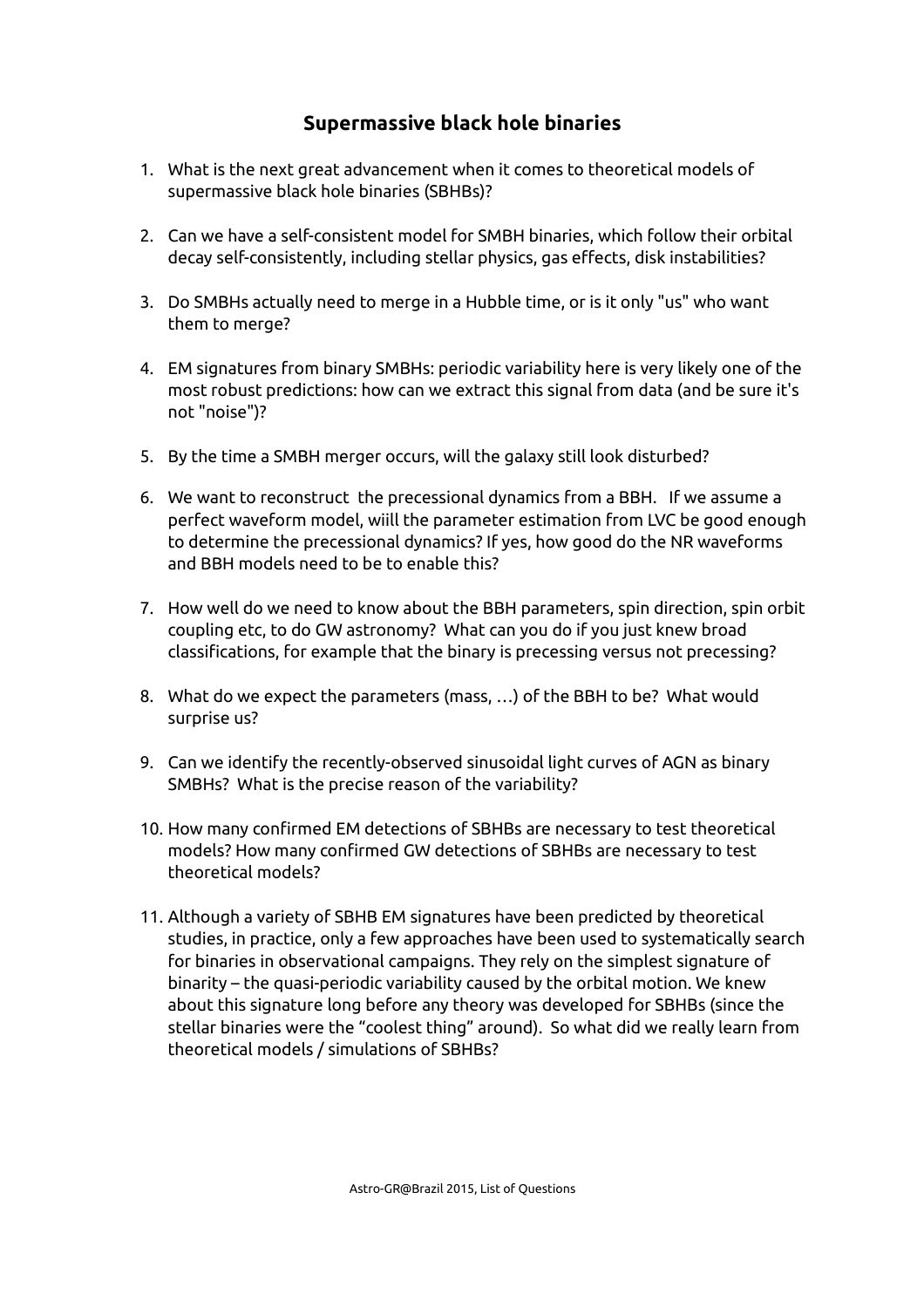# **Supermassive black holes and accretion discs**

- 1. Super-Eddington accretion onto massive black holes and/or seeds of MBHs:
	- 1. Is there any predicted observational signature?
	- 2. If so, do we expect to observe it? Or could it be too fast/too obscured?
	- 3. Could it be efficient in growing MBHs up to millions of Msun even at moderately low redshift (i.e. does the Soltan argument constrain super-Eddington growth below 10^8 Msun at all)?
	- 4. If so, what are the uncertainties on the predicted eLISA detection rates?
- 2. What do the broad line regions look like?
- 3. How does gas get delivered to the central SMBH through the gravitationally unstable regions of a self-gravitating disk?
- 4. Can we have extended episodes of super-Eddington growth (growing orders of magnitude in mass) to explain the z>6 quasar BHs - or is radiation and/or fragmentation of the collapsing gas a show stopper?

## **GW and EM counterparts**

- 1. What fraction of observable tidal disruption events will also be detectable in gravitational waves?
- 2. What will the expected frequency band be (for question 1)?
- 3. What is the best strategy for EM follow-up of GW candidates? How about coordinated observing of the sky amongst different groups that optimises sky coverage, spectral coverage (i.e. IR, Optical, X-ray, etc.) and temporal coverage?
- 4. The EM transient sky is very rich and identifying EM afterglows associated with GW triggers (not just binary inspirals) will be challenging. Is there any effort to develop common and shared data formats and software for analysing the transient sky?
- 5. For what mass ratios of NS-BH systems do we expect tidal disruption and EM afterglow? Is there any reason to suspect that BBH systems might have EM afterglows, even after many months or years? (For example, an old dormant disk might be rekindled by the black hole remnant that might receive a considerable kick after merger).
- 6. What is the expected luminosity of an off-axis GRB? To what distance could it be found with EM follow-up? What is the expected coincidence rate with advanced GW detections?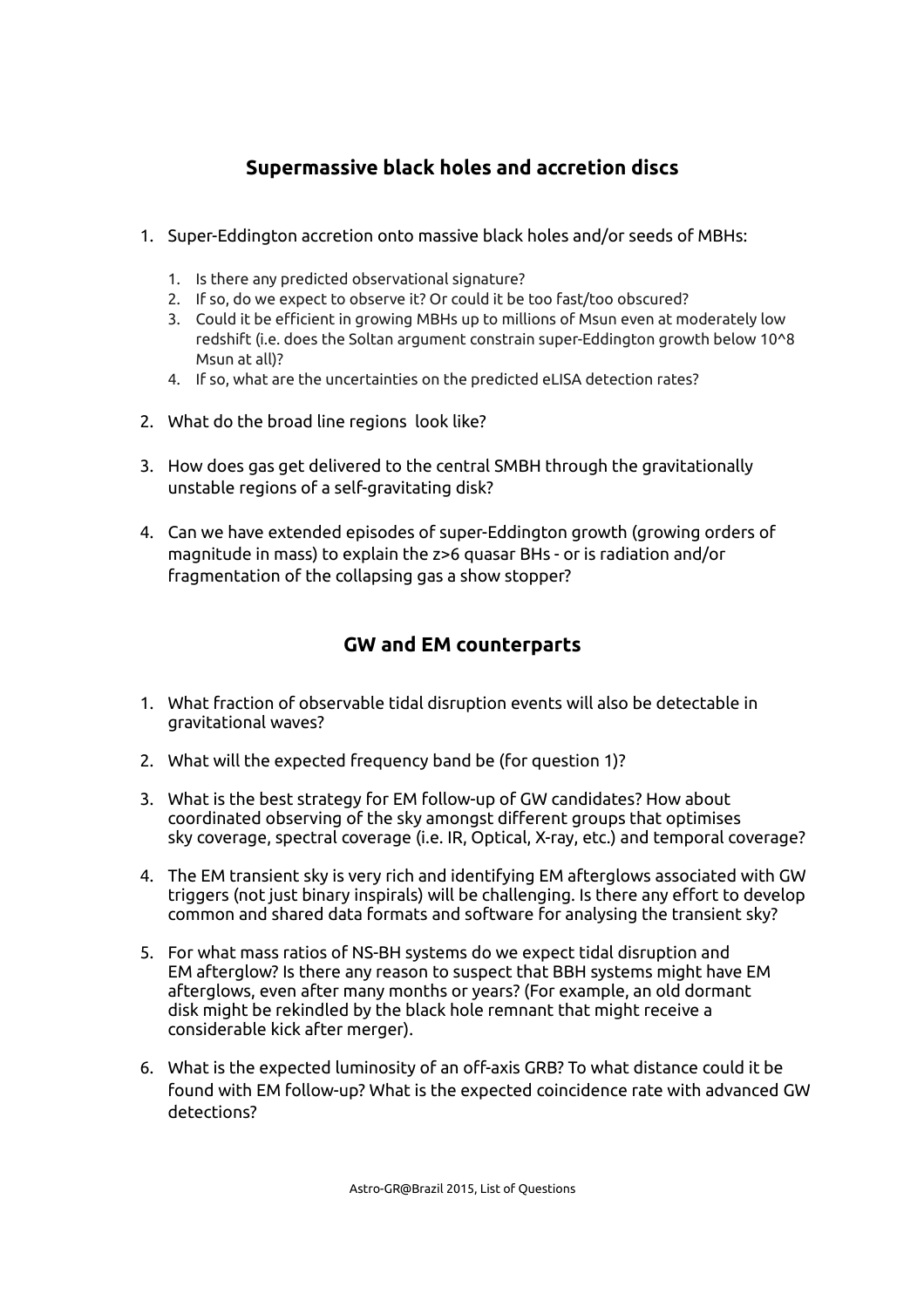## **Stellar-mass binaries**

- 1. GW observations should help discriminate amongst different models of the formation and evolution of compact binaries. What are the discriminating aspects of the different models and how can GW observations use them?
- 2. What can we learn from 1, 10, 100 and 1000 events (mergers)?
- 3. What is the astrophysical impact of non-detection after 5 years of observing at design sensitivity?
- 4. How can one distinguish between dynamically formed stellar mass binaries and field binaries from inspiral? (from merger?).
- 5. What does the GW signature of a tidally disrupted neutron star look like?
- 6. What is the selection function of gravitational wave searches for compact binaries? Will it bias our conclusions about astrophysics?
- 7. What are the most easily constrainable features of binary evolution models?
- 8. If we knew the degree of alignment of spins in coalescing binaries, would it help to know the binary capture/formation mechanism? What about the eccentricity?
- 9. Are the even rates for double neutron stars significantly more uncertain than believed earlier (eg. from recent understanding of the selection effects in radio pulsar searches)?
- 10. If we measure that mass and spin function of black holes from GW observations what are the implications in astrophysics (and perhaps in cosmology)?
- 11. Could CW observations shed light on other methods (in addition to strong internal magnetic fields and "mountains") of sustaining ellipticity?
- 12. Are there good arguments to consider the distribution ellipticity the same for normal pulsars and millisecond pulsars?
- 13. Which are other good targets we could search for? Based on http://arxiv.org/pdf/1004.3558v2.pdf, could it be really worth to search for CWs from axions around a BH?